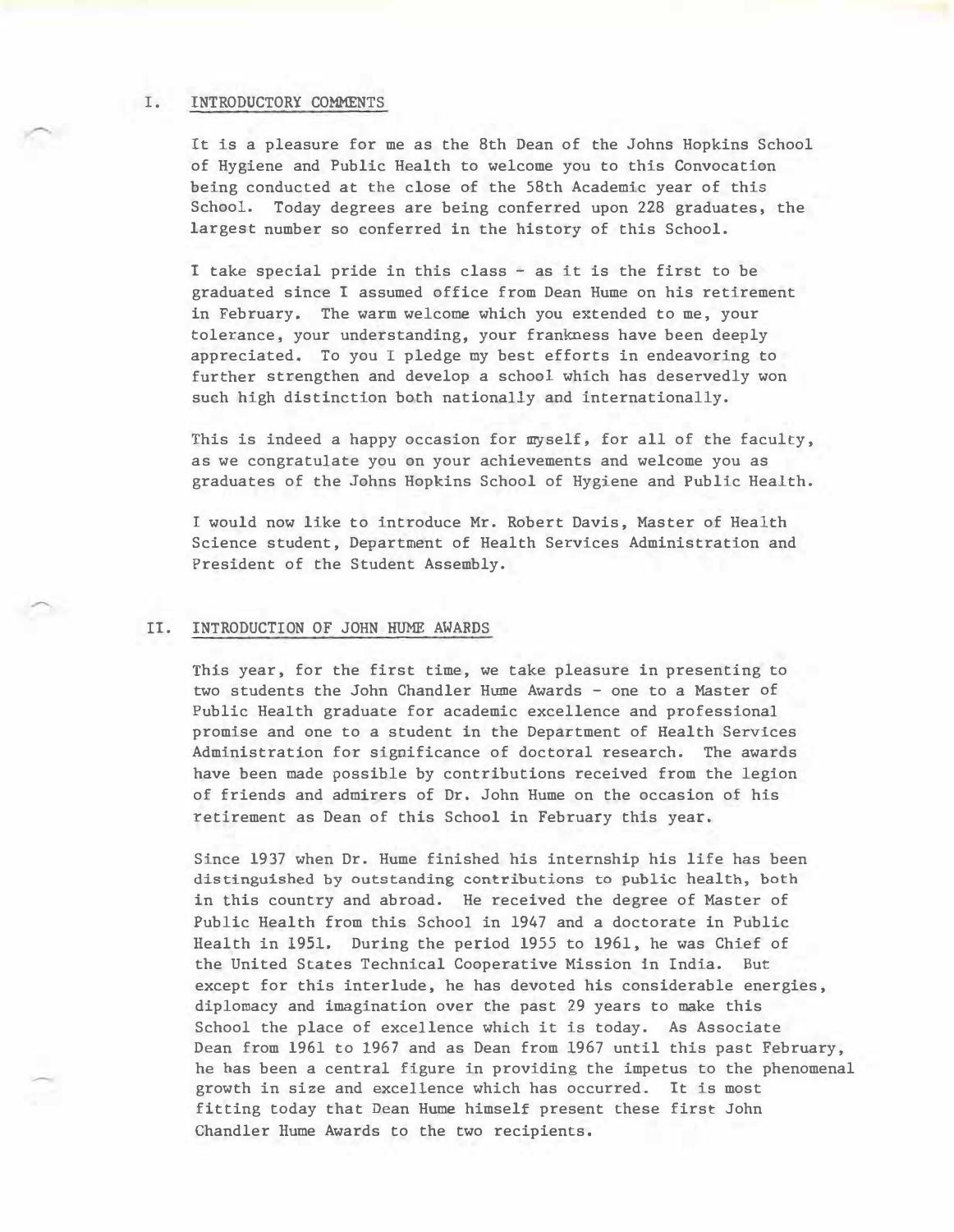## III. CONVOCATION ADDRESS "THE DEVELOPING WORLD"

You who are graduating today are entering a world which is poised for and which will in the next decade undergo profound, even revolutionary changes in the existing health and sickness care systems throughout the world. If we look but ten years ahead, we can foresee in this country some system of national health insurance. This is not a matter of debate  $-$  it is a political certainty. But what form can it possibly take which will not bankrupt the nation and how can it be sensibly rationalized within our so-called pluralistic health system (others use the term "sickness care anarchy")? In less industralized countries, the situation is not so different. There is a rapidly growing recognition that a health care system must consist of something more than a medieval religious cathedral called a hospital, manned by white-coated priests serving a minute number of rich in the major cities. Health care must be extended into the villages. Again, it is not a matter of debate, it is an absolute political necessity. But how does one do this within the constraints of available funds and manpower?

At long last, I believe we are seriously asking the critical first question - do more and better trained physicians necessarily mean better health for the population as a whole? As medicine is now practiced, it is clear that more and better trained physicians do indeed mean that more services are rendered to sick people. The logarithmic increase in the cost of sickness care documents that something is being done or, at least, charged for. Whether the population is significantly healthier is quite another question. Not only in health, but in such fields as energy and defense, there is the distinct glimmering of recognition that the expenditure of yet more money in the purchase of yet more commodities and services of the same type as before may improve a situation marginally or not at all. Moreover, we are reminded again and again that resources are finite and that choices are essential.

In this country, we have made a number of hit-and-miss choices, some ill-considered and narrowly focused. One of the albatrosses with which we are now burdened is the apparently innocuous and sensibly humanitarian "End Stage Renal Disease Program". This was casually slipped into already drafted legislation in 1972. It provided for dialysis centers for those with severe renal disease. Within four years, the cost of the program had exceeded \$1,000 million and this cost is expected to double within very few years to \$2,000 million. In all, it will benefit 70,000 persons. To me, the figure of \$2,000 million is of incomprehensibly large magnitude - more simply it can be translated into personal terms of \$10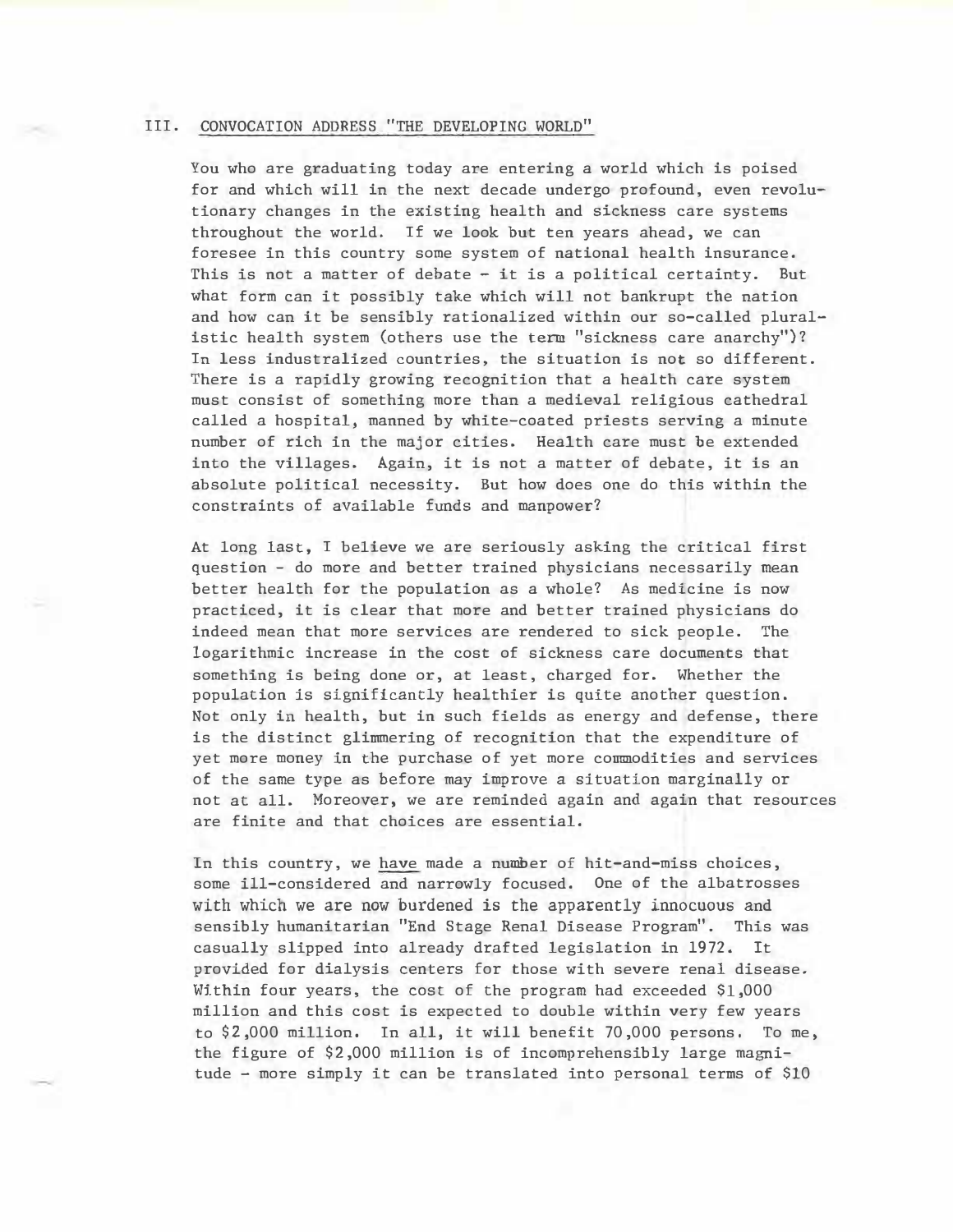for every citizen in this country every year. All this for maintenance - not cure. A faint trace of enlightenment, however, comes from the Oversight Committee of the House Ways and Means Committee which stated that it "knows of no disease which is so costly to the public treasury but for which so little is spent in prevention''.

You from the developing countries undoubtedly assume that when I speak of extravagance, I am referring to the industrialized countries. Not at all. I well recall, for example, a health center in Indonesia manned by an ostensibly full-time physician and a staff of twelve persons - the only medical resources for a population of 200,000. Staggered by the apparent magnitude of his task in providing sickness care, let alone any element of preventive medicine, I asked him to tell me what he and his staff did on an ordinary day. In a lengthy preamble, he pointed out that the ambulance had been unusable for more than three years because no spare parts were available and that it was a difficult, isolated post with vast numbers of people. All this was readily apparent. However, he noted that his average day consisted of bandaging two or three cuts or abrasions and dispensing medicine and antibiotics for ten to fifteen cases of respiratory or diarrheal disease. Bis staff assisted him in doing this - nothing more - besides tending a very handsome flower and vegetable garden. The fact that the health center was sited at a considerable distance from any village and that he attended the clinic for only two or three hours each day undoubtedly helped to keep the workload at a highly manageable level. Is this extravagance?

Or take India. In 1967, a national assessment revealed that it cost between \$.25 to almost \$2.00 to vaccinate each person against smallpox in the different districts. Contrast this to Africa where in well-managed programs, the cost was \$.10 per vaccination. The extreme was encountered in a district of central India. There the national assessment team found one vaccinator who was posted solely for the purpose of vaccinating international travelers. So far as anyone could discover, there had been only one person who had traveled abroad during the preceding three years and, pursuing this further, they found that he had been vaccinated in New Delhi.

One may view all of this with anguish and despondency, but I personally view the present state of affairs as potentially the dawn of a great new era in health care. It is characteristic of a bureaucracy that significant change is impossible without crisis. Traditionally, the practice of medicine as well as the provision of public health services has been the prerogative of the physician. We are members of an ancient, traditional medieval guild - a group of artists not unlike the goldsmiths of the Middle Ages whom one sought out to obtain a piece of jewelry. Each piece was individually hand-